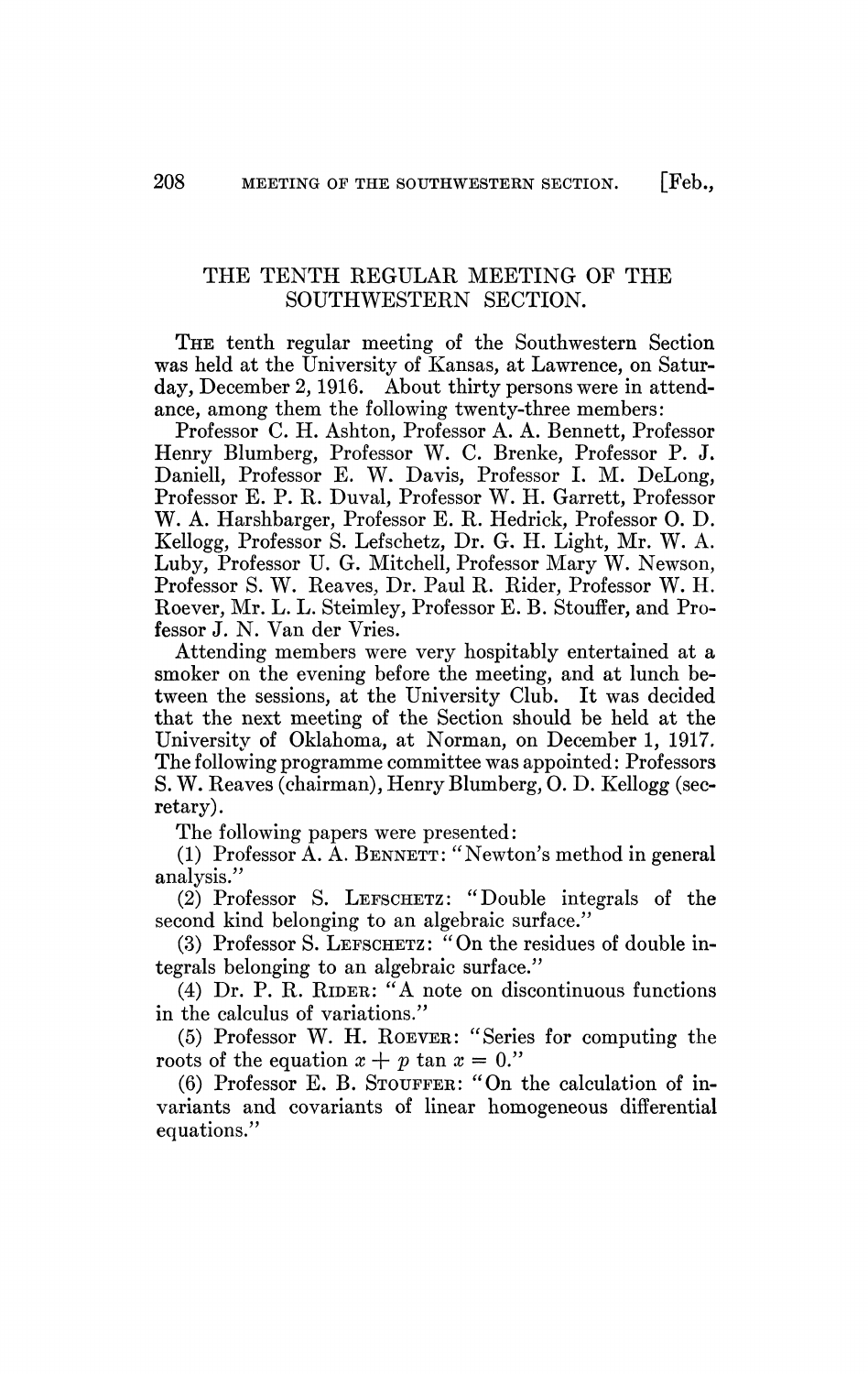(7) Professor P. J. DANIELL: "The Lebesgue-Stieltjes integral."

(8) Professor HENRY BLUMBERG: "An example of a discontinuous function with a certain remarkable property.'

(9) Dr. G. H. LIGHT: "Note on the relation between the focal points of an extremal when both end points are free."

(10) Professor G. C. EVANS: "An extension of Hadamard's formula for a linear functional."

(11) Professor H. C. GOSSARD: "On the relations between the faces and edges of a tetrahedron."

(12) Professor HENRY BLUMBERG: "Convex functions."

(13) Professor E. R. HEDRICK: "Functions that are nearly analytic."

Professor Blumberg's first paper and Professor Gossard's paper were read by title. Abstracts of the papers follow.

1. In this paper, Professor Bennett considers the formal character of Newton's method of approximating to a root of an equation, whether algebraic or transcendental. By generalizations of the notions sum, unknown quantity, coefficient, product, absolute value, etc., Newton's method is shown to apply also in a general field whose restrictions are considered explicitly. In particular, application is made to certain types of non-linear integral equations. The paper appeared in the *Proceedings* of the National Academy of Sciences, October, 1916.

2. The plan followed by E. Picard in his development of the theory of double integrals of the second kind is somewhat as follows: (a) reduction, largely by algebraic processes, of these integrals to a normal form; *(b)* development of the theory of integrals of total differentials of the third  $\text{kind}$ ;  $(c)$  application of *(b)* to a special class of double integrals of the second kind; *(d)* investigation of the periods of integrals in the normal form; *(e)* enumeration of integrals of the second kind. In this note, Professor Lefschetz shows that this theory can be much simplified by starting with *d.* From this *a* and *b* then follow easily, and thus most of the algebraic work found in Picard's presentation is avoided.

3. A double integral belonging to an algebraic surface *F*  may have cyclic or polar residues. It is shown in Professor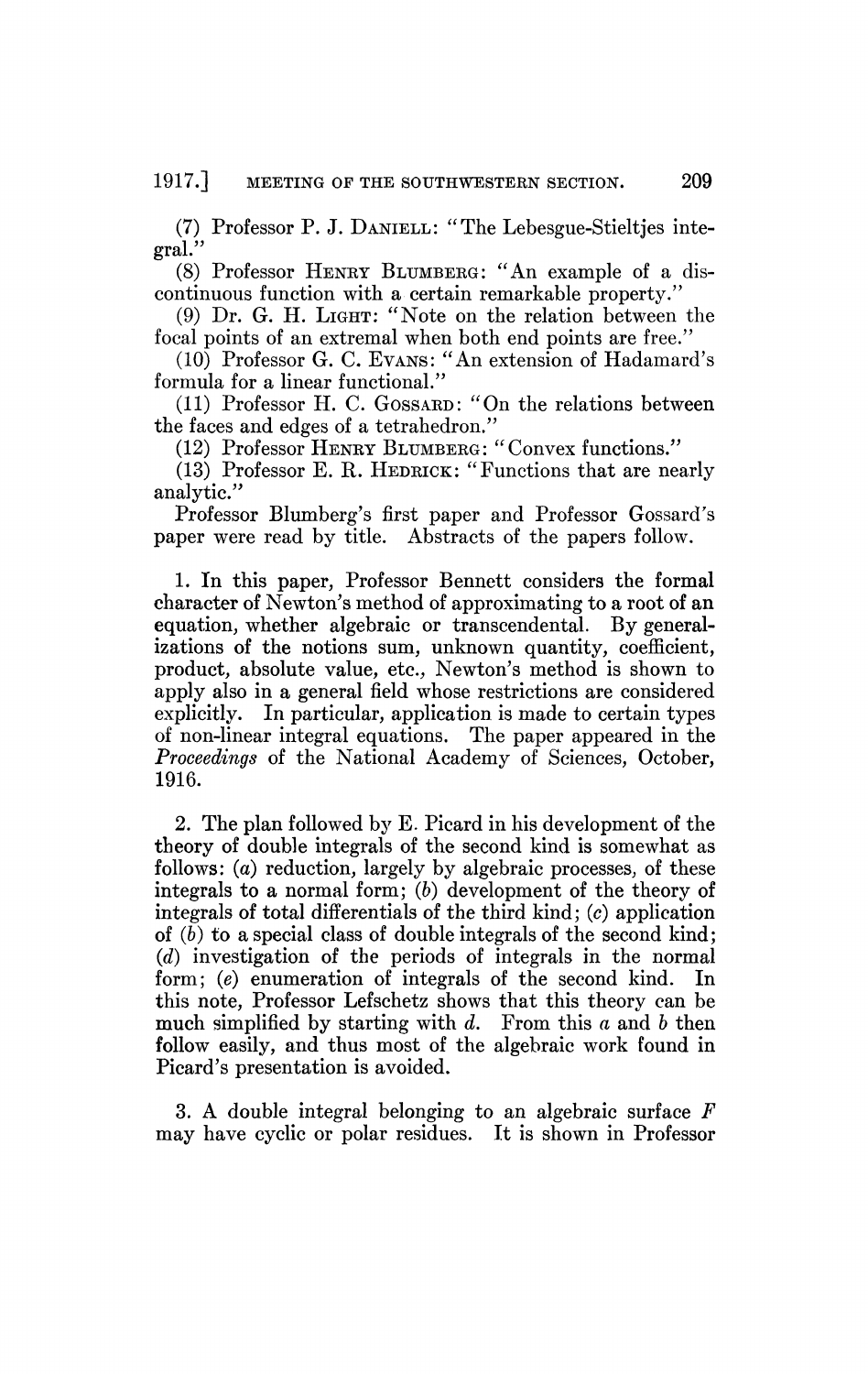Lefschetz's second paper that the latter have the following two properties: *(a)* those with respect to points on the same algebraic curve have a zero sum; *(b)* those with respect to a given ordinary point of *F* also have a zero sum. The first follows at once from a well known theorem, while by means of quadratic transformations the second is reducible to a proposition given by Poincaré. Conversely, given a set of numbers corresponding in a suitable way to an assigned set of algebraic curves of *F* and satisfying the conditions *a* and *b* above, there is a double integral belonging to *F* of which they are the polar residues. No special conditions have to be satisfied by cyclic residues. This note will appear in the *Quarterly Journal of Pure and Applied Mathematics.* 

4. In this paper, Dr. Rider gives the corner conditions and the Carathéodory  $\Omega$ -function for discontinuous solutions in the calculus of variations for the form of the problem considered by Bliss in several papers, and for a new form of the space problem discussed by the author himself in a paper to be published in the *American Journal of Mathematics.* 

5. For computing the roots  $x_n$   $(n = 0, 1, 2, \cdots)$  of the equation  $x + p \tan x = 0$ , Professor Roever gives two types of series. The first is a power series in *p,* the coefficients in the series for *xn* being polynomials in the reciprocals of the number  $t_n = (2n + 1)\pi/2$ . The second type is a power series in  $p + 1$ , the coefficients being polynomials in the reciprocals of the numbers *rn,* or the *nth* solution of the equation  $x - \tan p = 0$ . As  $r_0 = 0$ , a special formula is needed for the root  $x_0$  in the second type of series.

6. Consider the system of linear homogeneous differential equations

(A) 
$$
y_i'' + \sum_{k=1}^n (2p_{ik}y_k' + q_{ik}y_k) = 0 \quad (i = 1, 2, \dots, n),
$$

where  $p_{ik}$  and  $q_{ik}$  are functions of the independent variable x. In a paper presented to the Society at Chicago in April, 1915, Professor Stouffer calculated the complete system of seminvariants of *(A).* In the present paper, he obtains the complete system of semi-covariants by the use of certain operators. He also sets up the systems of partial differential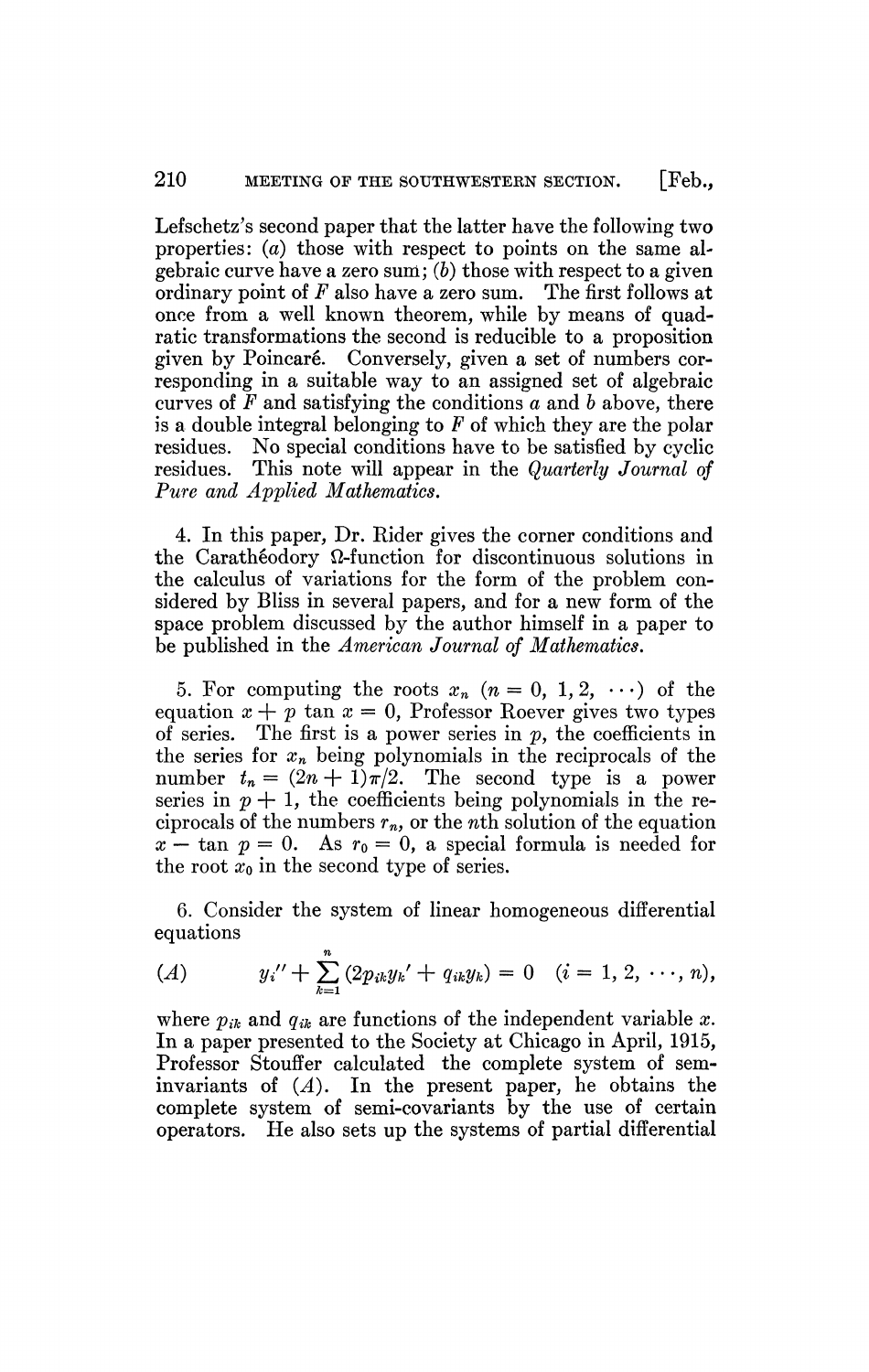equations which must be satisfied by any invariant or covariant of *(A).* These equations are expressed in terms of the seminvariants and semi-covariants. It is thus easy to test whether an expression in the seminvariants and semi-covariants which may arise in the geometry of the system is also an invariant or covariant.

7. The Lebesgue-Stieltjes integral is defined by Professor Daniell in this paper by means of sets of points in a way similar to that employed in defining the Lebesgue integral. It possesses the Lebesgue property that the limit of the integral is the integral of the limit. Like the Stieltjes integral, it is discontinuous, and the "measure" of even a single point may be finite. It is therefore suitable for use in physics, particularly electricity, where charge (or mass) may be used as a " measure " of a set of points. Most of the fundamental properties of Lebesgue integrals are shown to be satisfied by it. The paper will be offered to the *Transactions.* 

8. Professor Blumberg shows with the aid of Zermelo's Wohlordnungssatz that there exist real, one-valued, discontinuous functions  $f(x)$ , defined in the linear continuum, such that if P is a given perfect set, then  $f(x)$  is discontinuous with respect to *P* at every point of P.

9. In the *Mathematische Annalen,* volume 75, Rasmadse has considered the case of one fixed and one variable end point. He found that the focal point  $t_2$ <sup>"</sup> comes before the focal point  $t_1$ " if the integral  $J = \int f(x, y, x', y')$  is a minimum. Dr. Light shows that  $t_2$ <sup>*f*</sup> and  $t_1$ <sup>*f'*</sup> must coincide in the general case in which both end points are free.

10. In a recent paper in the BULLETIN (November, 1916) Dr. Fischer gives an interesting formula for a linear functional  $T[\varphi]$  which has continuity merely of order k in its argument  $\varphi(x)$ , instead of order zero. Hadamard's form for a linear functional, which is itself slightly more general than the others, admits, according to Professor Evans, this extension in a very simple form. If T, depending on  $\varphi(x)$  in the interval *(a, b),* has continuity merely of order *k,* it may be written:  $\varphi(x)\Psi(x, n)dx$ , where  $\varphi(x)$  is extended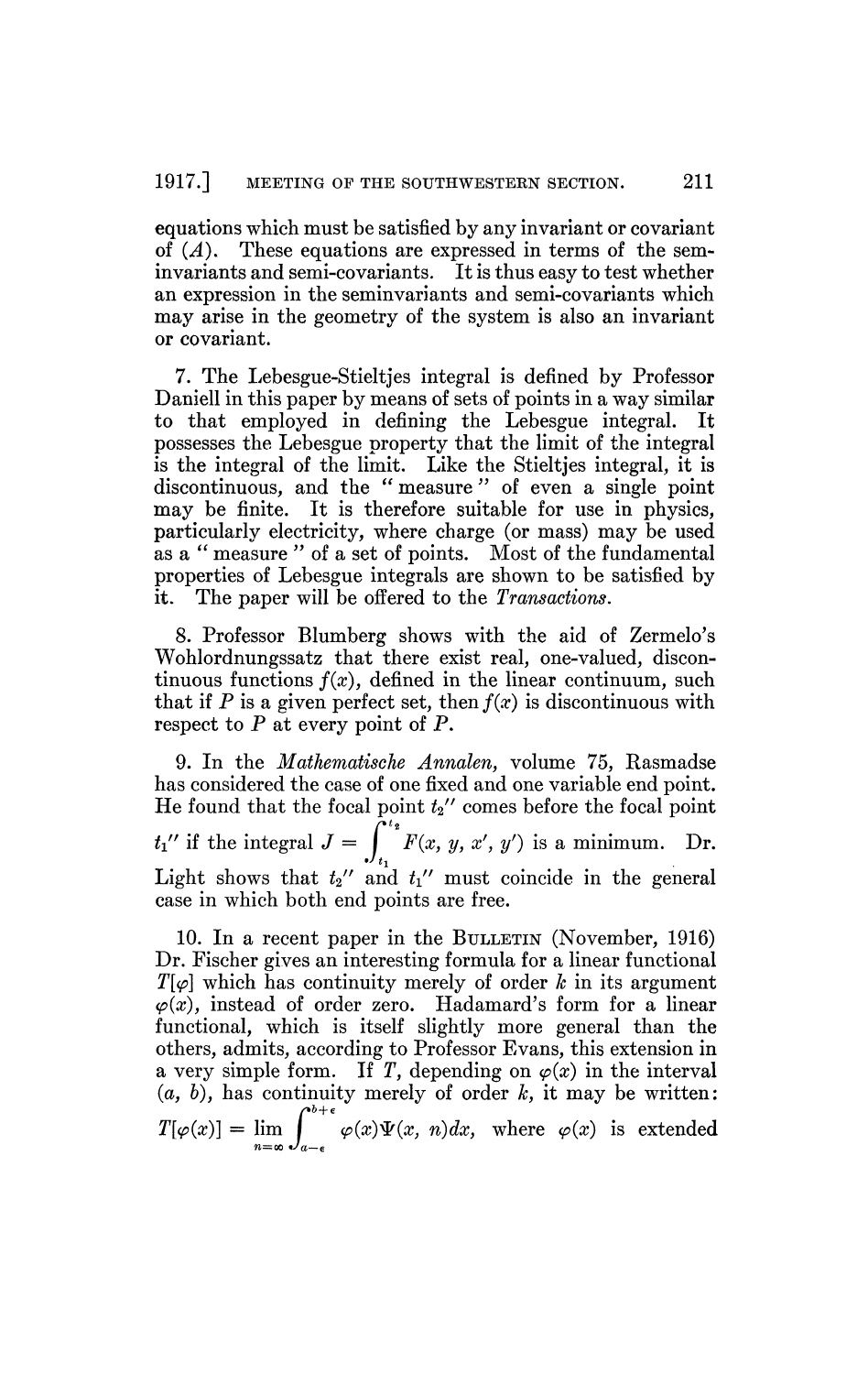continuously with its first *k* derivatives beyond the interval (a, b) to the interval  $(a - \epsilon, b + \epsilon)$ ,  $\epsilon$  being a quantity arbitrarily small, but positive. For  $\Psi(u, n)$  may be taken such a function as  $\sqrt{n/\pi}T[\{1-(u-x)^2\}^n]$ . These results will probably be published in the Cambridge Colloquium Lectures.

11. By expressing the absolute in terms of the faces of a tetrahedron and also in terms of the edges, both equations being written in line coordinates, and then equating coefficients, Professor Gossard obtains (a) six equations of the type  $(3V/2)^2 e_{12}{}^2 = A_{00}A_{33} - A_{03}{}^2;$  (b) twelve of the type  $(3V/2)^4 e_{12}{}^2 e_{20}{}^2$  $= (A_{03}A_{13} - A_{01}A_{33})^2 + 4A_{33}(3V/2)^4$ ; (c) three of the type  $9V^2[(e_{01}^2 + e_{23}^2) - (e_{02}^2 + e_{13}^2)] = 16(A_{01}A_{23} - A_{02}A_{13}),$  where  $V$  is the volume,  $A_{ij}$  the product of the areas of the faces opposite the vertices  $e_i = 0$  and  $e_j = 0$  by the cosine of the angle between the two faces, and where  $e_{ij}$  is the length of the edge from the vertex  $e_i = 0$  to the vertex  $e_j = 0$ .

12. The real, one-valued function  $f(x)$  of the real variable x is (according to Jensen) said to be "convex" in the interval (a, *b),* where it is defined if, for every pair of values *Xi, x2* of *x,* the inequality

$$
f\left[\frac{x_1+x_2}{2}\right] \leq \frac{f(x_1)+f(x_2)}{2}
$$

holds. Similarly, the function  $f(x, y)$ , defined in the square *S*, is said to be convex in *S*, if for every pair of points  $(x_1, y_1)$ ,  $(x_2, y_2)$  in *S*, the inequality

$$
f\left[\frac{x_1+x_2}{2},\ \frac{y_1+y_2}{2}\right] \leq \frac{f(x_1,\ y_1)+f(x_2,\ y_2)}{2}
$$

holds. Professor Blumberg shows that if the convex function  $f(x)$  has at least one discontinuity between  $a$  and  $b$ , it is necessarily non-measurable in the Lebesgue sense. Furthermore, if the convex function  $f(x, y)$ , defined in the square *S*, is such that the set of functional values of  $f(x, y)$  on the boundary of *8* has a finite upper bound, then  $f(x, y)$  is continuous at every interior point of S. This result remains true if for "square" we substitute "closed Jordan curve," and, in fact, more general curves may be allowed. Generalizations to *n* dimensions are given.